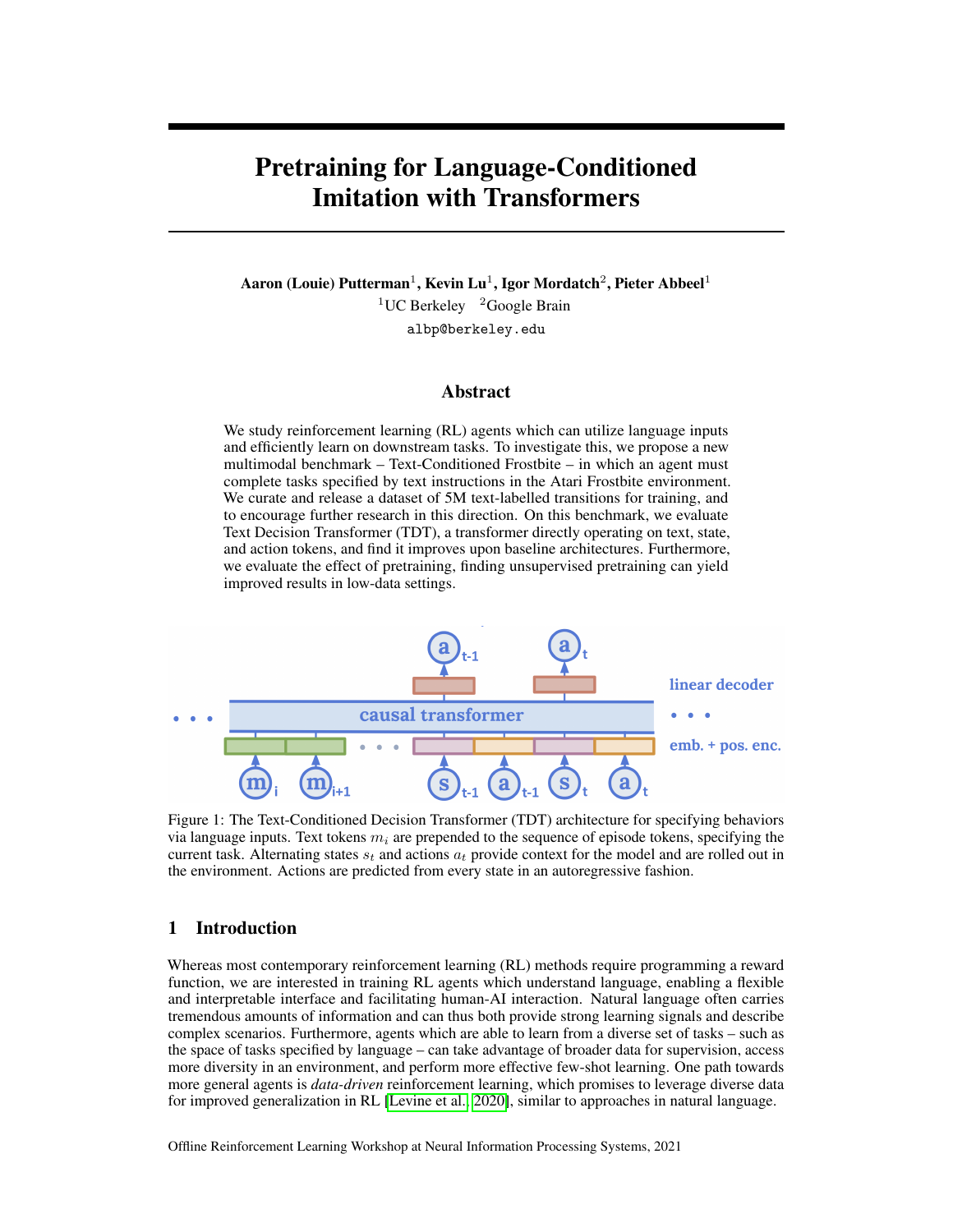

Task: "jump between the second and third ice floes"

Figure 2: We create a new dataset on the Atari Frostbite environment, consisting of 5M timesteps of labelled text-trajectory pairs. The agent must solve a diverse set of tasks specified by natural language instructions. Above are example frames representative of a task from the dataset.

Recent approaches to data-driven RL have proposed leveraging powerful sequence models [\[Chen](#page-9-1) [et al., 2021,](#page-9-1) [Janner et al., 2021\]](#page-9-2) that are now mainstream in language [\[Devlin et al., 2018,](#page-9-3) [Radford](#page-9-4) [et al., 2019\]](#page-9-4). While initial approaches to training language models on large-scale unsupervised data focused on learning individual word embeddings [\[Pennington et al., 2014\]](#page-9-5), newer models, especially those based on the transformer architecture [\[Vaswani et al., 2017\]](#page-9-6), can also transfer sequential aspects learned during pretraining. Similar work in RL has found great benefit to transferring learned embeddings via a vision encoder [\[Yarats et al., 2021\]](#page-9-7), but transferring sequential behavior knowledge is relatively unstudied. However, using transformer sequence modeling approaches, we can develop methods which can finetune more effectively from offline data.

To better study this, we propose a new benchmark and release a new dataset<sup>[1](#page-1-0)</sup>, Text-Conditioned Frostbite, in which the agent must perform tasks specified by language instructions in the Atari Frostbite environment [\[Bellemare et al., 2013\]](#page-9-8). Crucially, our dataset consists of a diverse set of tasks, ranging from easier tasks such as "try to stay on the right side" to harder tasks such as "spend as much time as possible on the fourth ice floe". Inspired by the proposal from [Lake et al.](#page-9-9) [\[2017\]](#page-9-9), we believe Frostbite is a diverse and dynamic environment requiring temporally extended strategies, whereas traditional evaluations underutilize the environment by finding agents with single, narrow strategies. We focus on Atari Frostbite as it allows for combining this naturalistic language with complex goals and behaviors using a familiar, well-studied environment.

We introduce a transformer operating on text-state-action sequences – which we call Text Decision Transformer (TDT) – adapting the single-stream Decision Transformer [\[Chen et al., 2021\]](#page-9-1) to our setting of conditioning on language goals by replacing the reward tokens with text tokens. We perform empirical evaluations on our environment using the TDT, finding it serves as a reasonable baseline architecture for study, and evaluate performance with unsupervised pretraining.

Our contributions are as follows:

- 1. We propose a new multimodal benchmark, Text-Conditioned Frostbite, and provide a dataset of 5M labelled transitions with 500 different tasks.
- 2. We evaluate a single-stream architecture, Text Decision Transformer, and find it outperforms MLP baselines, highlighting sequence modeling-based approaches.
- 3. We investigate unsupervised pretraining, both on language and on trajectories, and find trajectorybased pretraining yields improved performance in low-data settings. Furthermore, we investigate scaling laws, finding the task is complex enough that TDT improves with more data.

<span id="page-1-0"></span> $1$ Dataset and code are available at: https://github.com/Louiealbp/TDT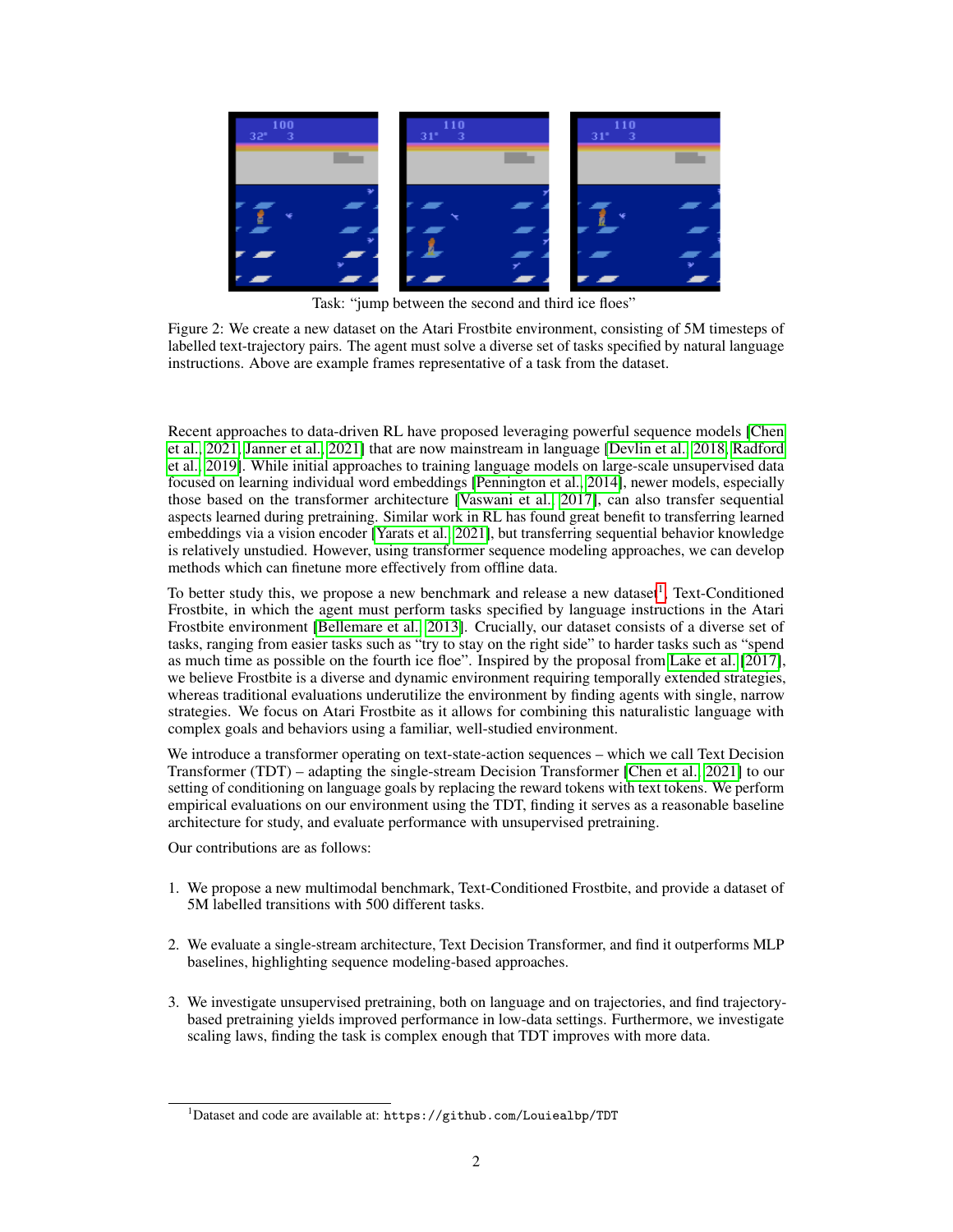# 2 Preliminaries

#### 2.1 Language-Conditioned Imitation Learning

In the problem of Language-Conditioned Imitation Learning, we are provided with a tuple of  $(S, \mathcal{S})$  $(A, M, P, R)_i$ , which correspond to the states, actions, tasks, transition dynamics, and a reward or score function. A trajectory  $\tau = (s_1, a_1, ... s_t, a_t)$  is a sequence of states and actions generated by the transition dynamics and the agent's action at every timestep, where  $t$  is less than or equal to the maximum episode length. The score function  $\mathcal R$  is prompted with a trajectory  $\tau$  and a text task  $m$  and outputs the degree of success that the trajectory had with respect to the task – note we only use R for evaluation purposes. A policy/model  $\pi_{\theta}(a_t|s_{\leq t}, a_{\leq t}, m)$  is tasked with outputting actions which maximize the score function, i.e.  $\mathbb{E}_{a \sim \pi_\theta}[R(\tau,m)]$ . The model has access to a dataset of expert trajectory-language pairs  $(\tau, m)$  for training.

#### 2.2 Transformers

Transformers were originally proposed by [Vaswani et al.](#page-9-6) [\[2017\]](#page-9-6) and have since become the frontrunner in solving sequence modelling problems. The models are built with sequential self-attention modules. Each self-attention module is given a sequence of  $n$  embeddings and outputs another  $n$ embeddings with the same dimensions. The self-attention modules work by performing the inner product between the current embedding  $x_i$  with the query matrix  $Q$  to give  $q_i$  and with the key matrix K to give the key  $k_i$ . The model takes the inner product between the key and query for  $j \in [1, n]$ , yielding  $n$  logits, over which the model takes the softmax and yields a probability distribution. The final result is then a convex combination of the value vectors  $v_i$ , with the weights dictated by the probability distribution. More concisely, the *i*-th component of the output  $z_i$  is given by

$$
z_i = \sum_{j=1}^n \text{softmax}(\{\langle q_i, k_{j'} \rangle\}_{j'=1}^n)_j \cdot v_j. \tag{1}
$$

#### 2.3 Decision Transformer

Our work builds on Decision Transformer (DT) [\[Chen et al., 2021\]](#page-9-1), which uses a GPT-2 [\[Radford](#page-9-4) [et al., 2019\]](#page-9-4) transformer architecture, leveraging a causal mask where the  $i$ -th prediction depends only on input tokens up to i. DT models a trajectory sequence  $(\hat{R}_1, s_1, a_1, \ldots, \hat{R}_t, s_t, a_t)$  autoregressively, where  $\hat{R}_t$  is the returns-to-go from timestep  $t$  to the end of the episode. Test-time evaluation proceeds by initializing a behavior specification – DT uses a desired return  $\hat{R}_1$  – and alternating generation between states from the environment and actions sampled from the model. To reduce computation, DT only uses the last  $K$  timesteps as input to the model, called the context size. A context size of 1 represents a Markovian policy.

#### 3 Environment and Dataset

The first contribution of our work is in developing a diverse, yet accessible environment for evaluating the performance of text-conditioned imitation models. We build on the proposal from [Lake et al.](#page-9-9)  $[2017]$ , in which the authors propose the "Frostbite Challenge". The authors propose Frostbite is challenging due to the requirement of temporally extended strategies and the diverse landscape of possible tasks to complete. To construct a dataset for this task, we manually collected several hundred tasks and trajectories. These tasks range from "don't move" to "stay as long as you can on the fourth ice floe" to "die to a crab on your first life" and so on.

#### 3.1 Environment Details

Evaluation via RAM state. The first challenge with such an environment is building deterministic evaluation strategies. For this reason, evaluation of the agent is performed by accessing the RAM state of the game, calculating the level, position, score, and other related quantities of the agent, and comparing them with the desired outcomes. This evaluation loop runs after a trajectory is completed and can be prompted with a number of different desired tasks. The interface is malleable enough to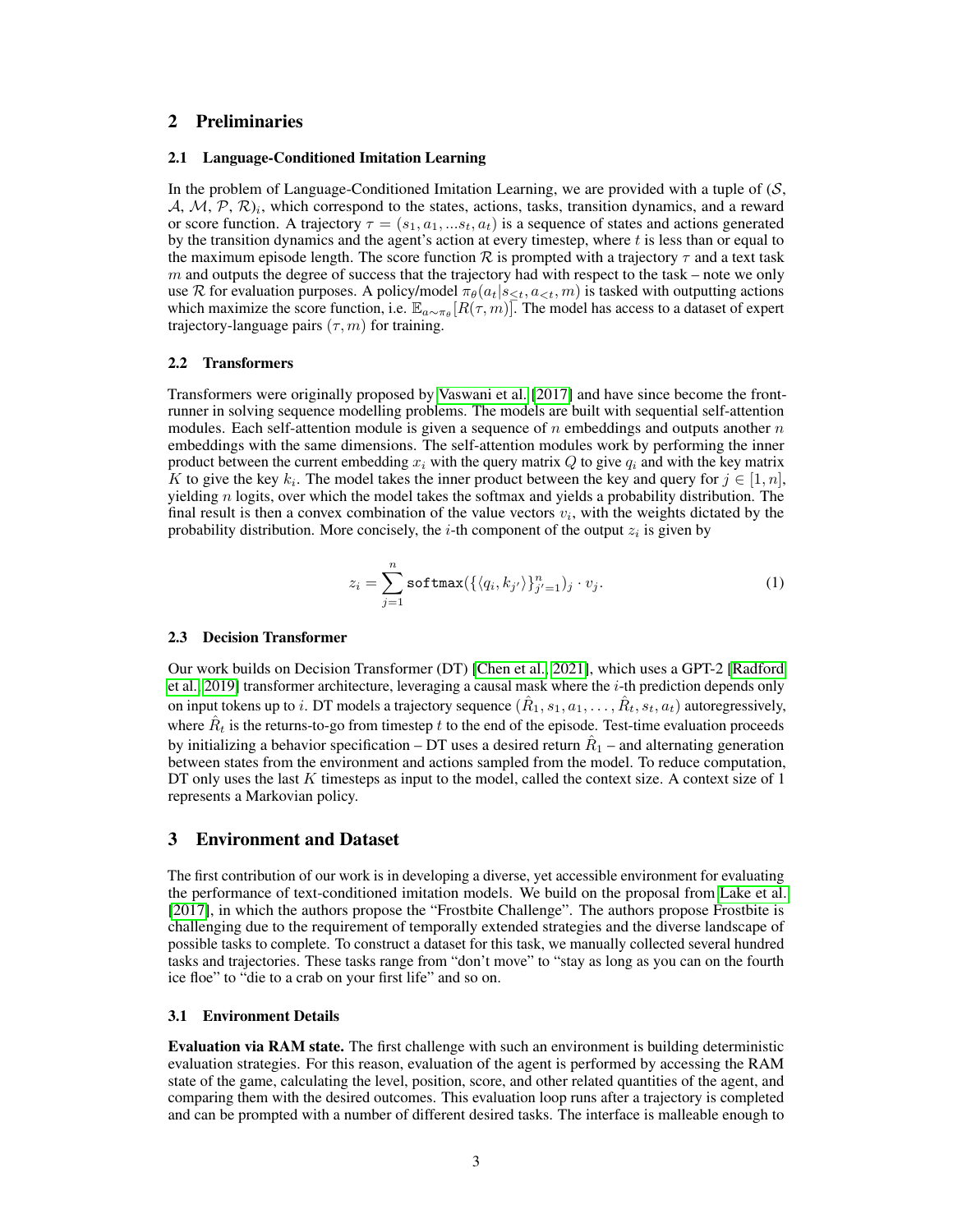<span id="page-3-0"></span>

| Split  | <b>Example Tasks</b>                                                                |
|--------|-------------------------------------------------------------------------------------|
| Easy   | stay on the left side, die on the first level, get as close to 500 score as you can |
| Medium | jump between the second and third ice floes, reach level 2, die on the second level |
| Hard   | reach level 5, spend as much time as possible on the fourth ice floe                |

Table 1: Example tasks in our Text-Conditioned Frostbite dataset. Tasks are split into easy, medium, and hard categories for evaluation purposes.

even generate rewards for specific tasks, though we have not yet conducted such a study. We use the underlying state-space of the game to calculate specific metrics in the environment. These metrics are then normalized to be in the range  $(0, 1)$ , so no task gets unequal weighting. For example, in a task like "spend as much time as possible on the first ice floe", the assigned success is simply (number of timesteps on 1st ice floe) / (number of timesteps).

**Performance measurement.** Performance of the model is measured by prompting the model with several different tasks and subsequently running the evaluation procedure on the generated trajectories. The score is normalized to be in the range  $[0, 1]$  and is designed to be a success metric. If the model receives a score of 1 on a generated trajectory, then the model has succeeded in obeying the task, while a score of 0 indicates a failure.

# 3.2 Dataset Details

Overview. The dataset consists of more than 700 labelled missions, for a total of 5m timesteps, each consisting of the current task, the current state, and the action taken. The Atari environment supports 18 discrete actions corresponding to directional movement and interaction. Game frames are resized and converted to black-white. The environment does not explicitly perform frame-stacking, as our agent has access to context, but frame-stacking can be implemented with the interface. We list some example tasks in Table [1](#page-3-0) and include more in the Appendix.

Collection. We collected several hundred tasks and trajectories by hand. These trajectories were generated by taking advantage of the Atari-Gym user interface and playing Frostbite with keyboard controls. At the beginning of every task, users are prompted with a task that they will try to achieve, and their states, actions, and tasks are recorded and saved.

Task categorizations. For evaluation, a subset of the collected tasks are supported and separated into distinct task suites depending on the degree of control necessary to perform the task. For instance, in the easy task suite, there are tasks such as "dont move," "die on the first level," and "stay on the left side." Such tasks are quite simple and do not require advanced visual perception or control of the agent. In the medium task suite, tasks require higher levels of perception, but are less demanding than the hard suite. The medium task suite contains "get as close to 1000 score as you can," "reach level 2," and "jump between the second and third ice floes." The hard suite contains tasks that require the most advanced control, such as "reach level 5" and "spend as much time as possible on the fourth ice floe." The task suites include only tasks that support RAM score evaluation. A list of further training tasks can be found in the Appendix (see Table [3\)](#page-11-0).

# 4 Method

Here, we detail the architecture and modifications of the Text-Conditioned Decision Transformer. This model uses a causal transformer architecture in the style of GPT-2 [\[Radford et al., 2019\]](#page-9-4) to model sequences jointly consisting of text and trajectories.

## 4.1 Architecture

Similar to Decision Transformer, we model the trajectories as a sequence of tokens. However, because we are operating within the framework of imitation learning, for behavior specification, we excise the return-to-go tokens from our architecture and use text tokens instead. These text tokens are prepended to the sequence of tokens. The original words of the task are encoded using an embedding table, whereas states and actions are encoded using CNNs / MLPs, respectively. Thus, a typical sequence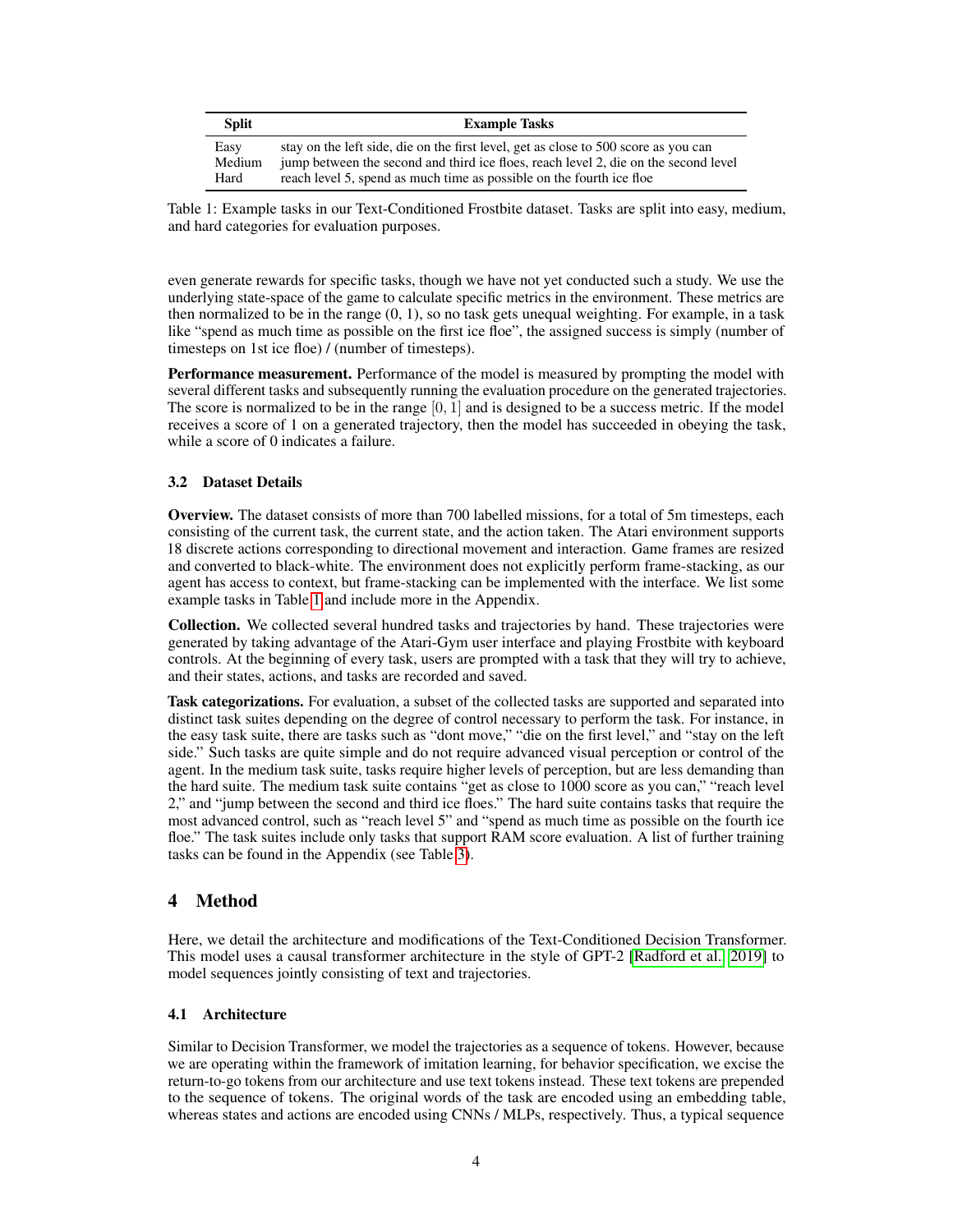of tokens passed into the model will resemble (see Figure [1\)](#page-0-0):

$$
\tau = (m_1, m_2, \ldots, m_n, s_1, a_1, s_2, a_2, \ldots, s_t, a_t)
$$

The model is prompted with a text tokens and a sequence of states and actions. The inputs are tokenized and passed through the model. Action logits for action  $a_t$  correspond to the output from state  $s_t$ , and due to the causal transformer mask, only tokens preceding  $s_t$  are visible in this prediction. For generating trajectories, we sample from the predicted action logits, and step the environment with the predicted action. At the end of the trajectory, we evaluate performance using the environment's score function to determine if the trajectory and original text are well-aligned.

We preprocess language inputs by converting to lower case and stripping any punctuation. Words are then converted to one-hot representation and passed through a learned embedding table. See Algorithm [1](#page-13-0) for more details.

## 4.2 Training

We operate with a standard supervised training procedure. Random minibatches of paired tasks and trajectories are sampled from our offline dataset. The model performs a forward pass over the joint sequence, outputting the logits of the distribution over next actions in parallel. We optimize the cross entropy loss between the predictions and the true actions. Pseudocode for the model and training is included in Algorithm [1.](#page-13-0)

#### 4.3 Unsupervised Pretraining

In Sections 5.2-5.4, we additionally evaluate the effect of unsupervised pretraining, which refers to training on unlabelled trajectories (without a text pair) drawn from the dataset. For pretraining, the model is only given as input states and actions, and otherwise follows the same procedure as the supervised training regime. The pretraining data is drawn from the corpus of all missions simply with text missions removed. Later, the model is fine-tuned and evaluated on specific subsets of missions to measure the effectiveness of the representations learned by pretrainining. This is comparable to the standard autoregressive language modeling objective used by GPT [\[Radford et al., 2019\]](#page-9-4), or behavior cloning in imitation learning. We can transfer the vision encoder layers and/or the sequence model (the transformer backbone).

# 5 Empirical Evaluations

### 5.1 Does the transformer architecture model the joint sequences well?

We first evaluate the transformer architecture itself in the fully supervised setting. We compare to an MLP baseline which removes the ability to attend between modalities: text tokens are processed by a pretrained BERT model [\[Devlin et al., 2018\]](#page-9-3), and then concatenated to the state and action tokens, which are processed by the same encoders as TDT. The MLP with context  $(K)$  of 1 is chosen to have the same number of parameters as TDT. The MLP with context 1 is outperformed by all but one TDT architecture choice, even those with limited context. The MLP with context 20 is outperformed by the TDT architectures with context size of at least 10. This is despite the fact that the MLP with context size 20 uses many more parameters (since it relies on concatenating over timesteps). The TDT with one context represents a fairly similar architecture to the MLP Baseline with the key difference that the TDT model learns its own text embeddings and utilizes attention between different modalities. We see that the standard error bars are larger for the MLP, and we belive this is the reason for its relatively strong performance on the hard tasks.

Our results are shown in Figure [3.](#page-5-0) The conclusion from this experiment is two-fold:

- 1. The causal transformer architecture accessing text and state tokens in a single stream outperforms a concatenation-based approach with pre-encoded text tokens.
- 2. Increasing the context of the causal transformer leads to stronger performance, indicating that longer sequence modeling can lead to a more powerful model.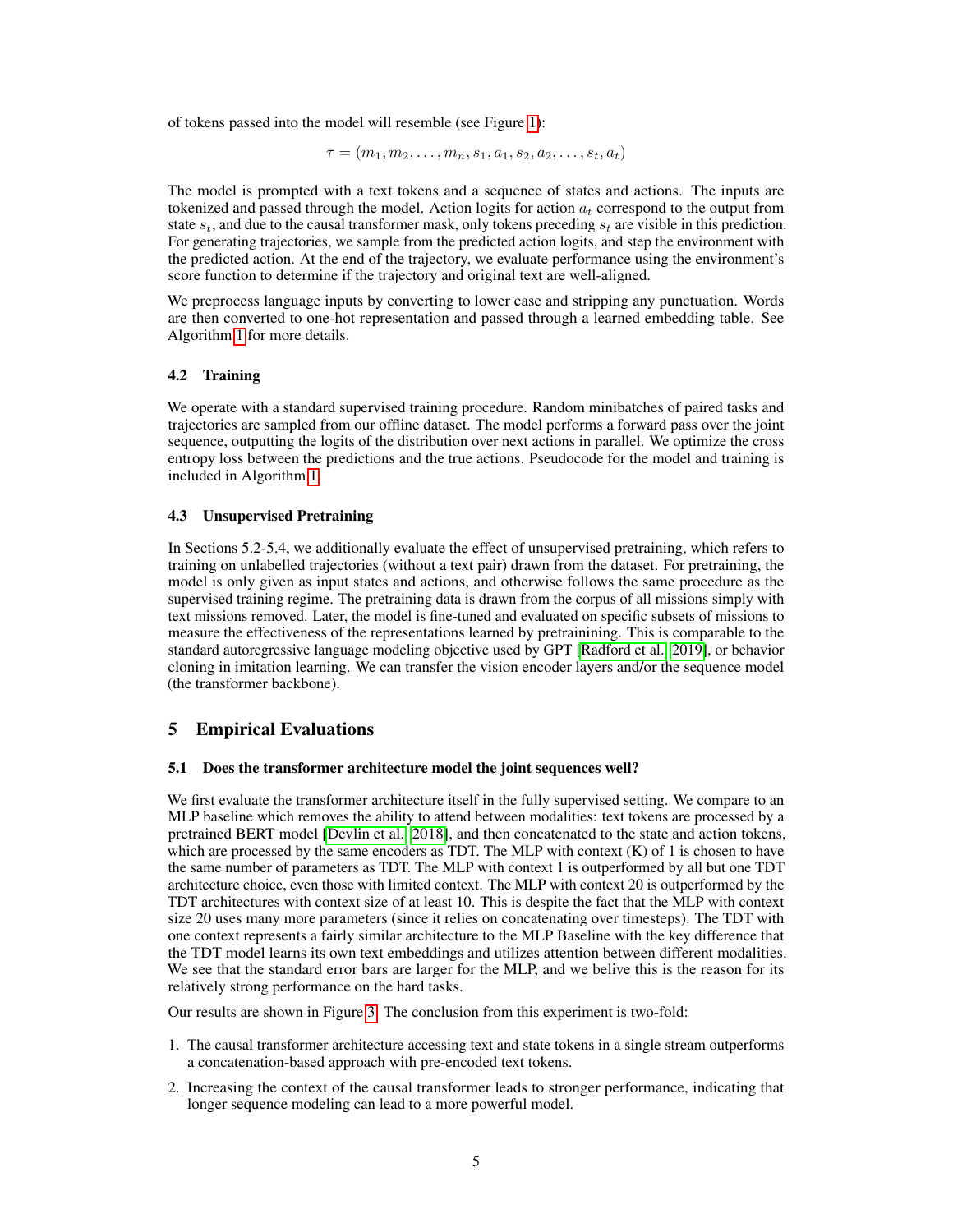<span id="page-5-0"></span>

Figure 3: Performance of transformer architecture (TDT), based on the context size  $K$ . We compare to a concatenation-based MLP architecture which receives encoded text latents from pretrained BERT and concatenates them with the latents of the current state from a learned vision encoder. Text Decision Transformer outperforms the MLP baseline in every suite of tasks. All experiments use 3 seeds and show standard deviation between seeds.

<span id="page-5-1"></span>

Figure 4: Transferring vision encoder after unsupervised pretraining. After pretraining with behavior cloning on unlabelled trajectories, we see significant benefits on finetuning for medium and hard tasks compared to a randomly initialized vision encoder. Note the context size used is 20.

#### 5.2 How effective is unsupervised pretraining for learning representations?

Perhaps the most enticing prospect of TDT is its ability to harness large-scale unlabelled data for pretraining, enabling few-shot behavior observed in language. For our unsupervised pretraining experiments, models are initially pretrained via behavior cloning on a fixed number of unlabelled tasks. These training tasks are sampled from the same corpus as the labelled tasks, but do not include text. For each evaluation task, we sample a small subset of the labelled data, including the evaluation task itself. For instance, when evaluating on the "jump back and forth between the second and third ice floes" task, the model is trained on this task, as well as some related jumping tasks between the first and second, first and third, etc., ice floes. The data that the model is trained on for each evaluation task is the same across all variants. We finetune all the model parameters.

We first evaluate transferring the vision encoder, which represents the benefit from better image representations. This is the currently the most common method of finetuning RL policies after unsupervised exploration [\[Yarats et al., 2021\]](#page-9-7), taking advantage of larger datasets for stronger representations, but not transferring learned behaviors. Our results are shown in Figure [4.](#page-5-1)

We conclude that by pre-training the entire model on an unlabeled dataset of transitions, we learn important features in our visual encoder (despite no text labels). Using this visual encoder in later tasks then allows for better performance when fine-tuning on specific tasks. This improvement scales with larger quantities of pre-training data.

#### 5.3 Does sequential context improve pretraining performance?

Additionally, due to the sequential nature of the transformer, we can further investigate how context length affects pretraining. Since TDT jointly models modalities, there are multiple possible modes of supervision. On the one hand, the vision encoder may learn to pick up on valuable features simply due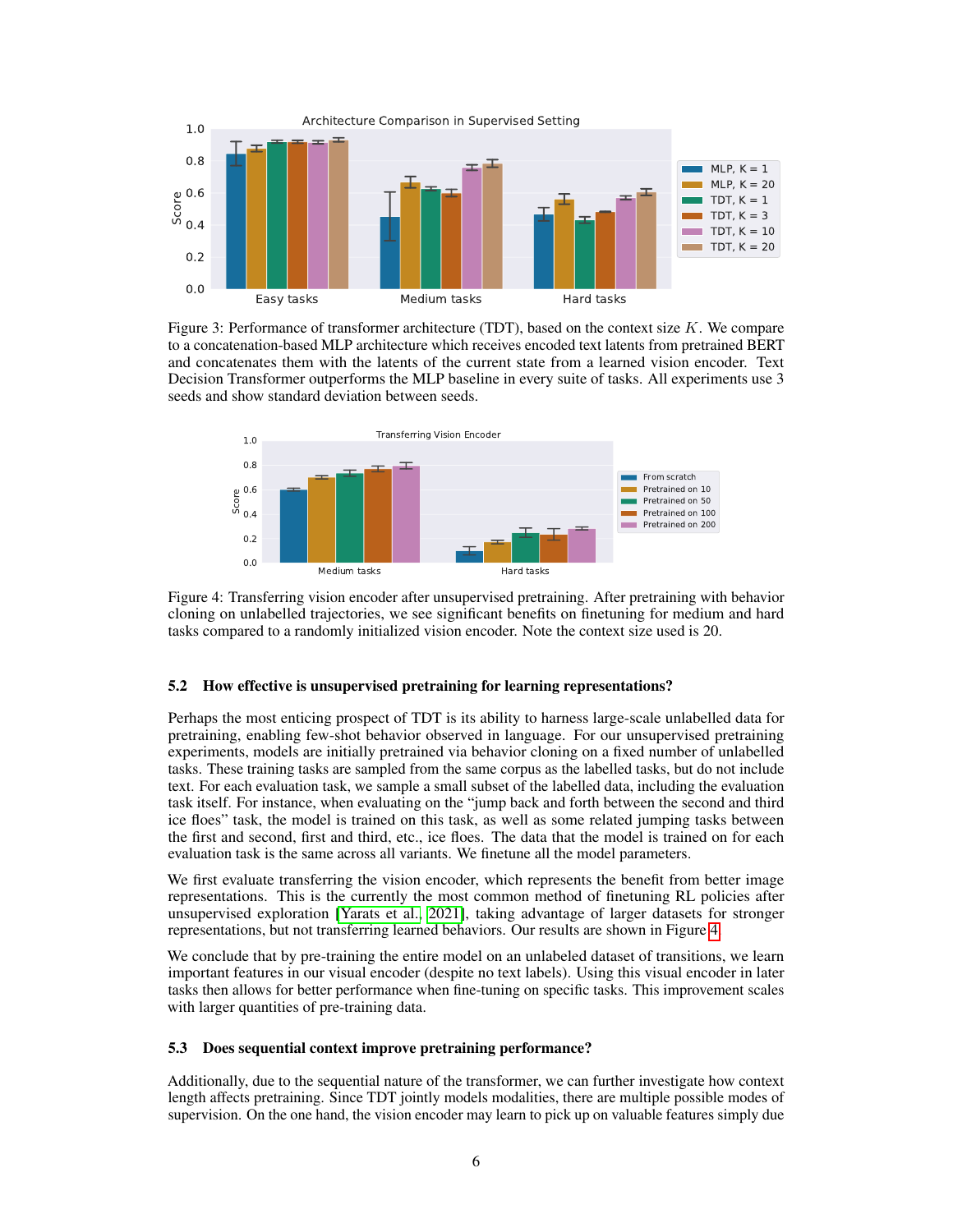to repeated actions in specific positions. For instance, whenever the player is located on the bottom ice floe, the agent may tend to jump higher. In such a case, there would be a learning signal from the environment which would allow the encoder to pick-up on features indicating when the agent is in the bottom ice floe. On another hand, the vision representations will be processed sequentially by a transformer, and may learn features which correlate behavior across timesteps. For instance, if the previous frames indicate an agent jumping between two ice floes, knowledge of this past would allow the model to infer the task at hand.

To evaluate this, we ablate TDT from Figure [4](#page-5-1) by using a context size of 1 instead of 20. Again, we transfer the vision encoder only. Our results are shown in Table [2](#page-6-0) and Figure [5.](#page-6-1) We observe that larger contexts do indeed lead to larger percent increases from pre-training. This suggests that the improvement from pre-training is not just due to seeing repeated state-action pairs, and benefits from trajectory-level inference.

| Split  |          | $\vert$ Context = 1 Context = 20 |
|--------|----------|----------------------------------|
| Hard   | $43.5\%$ | $181.1\%$                        |
| Medium | 39.0%    | 39.0%                            |

<span id="page-6-0"></span>Table 2: Comparing benefit of transferring vision encoder for different model context sizes. Improvement is measured as percent increase in performance when pre-training with 200 unlabelled tasks compared to an untrained model. The improved transfer of the 20 context model indicates that sequential trajectory-level information can be transferred.

<span id="page-6-1"></span>

Figure 5: Transferring vision encoder with a shorter context (size 1). While pretraining still helps, it is generally less effective than with the model utilizing a longer context (Figure [4\)](#page-5-1); the numbers for pretraining on 200 unlabelled tasks are summarized in Table [2.](#page-6-0)

#### 5.4 Can we transfer the sequence model backbone?

In the past sections, we investigated transferring the vision encoder only from the pretraining phase. This has been standard for finetuning RL agents after unsupervised exploration because it can be difficult to transfer the policy/value parameters between the distinct exploration/finetuning regimes. However, as we have seen in language, we can gain greater expressiveness in finetuning by transferring the sequential aspect of the model [\[Devlin et al., 2018,](#page-9-3) [Radford et al., 2019\]](#page-9-4). We repeat the same unsupervised pretraining phase, but now transfer the transformer backbone, which captures learned behaviors and sequential integration of the inputs.

Our results are shown in Figure [6.](#page-7-0) The sequence model incorporates additional information that is applicable to the downstream tasks: for instance, after pretraining on 200 unlabelled tasks and then evaluating on the hard tasks, additionally transferring the sequence model doubles the score of only transferring the vision encoder. This hints that transferring learned sequence models can serve as a powerful foundation for few-shot learning in RL settings.

#### 5.5 How does Text Decision Transformer scale with data?

Finally, we also show additionally scaling results in the supervised setting. In the previous experiments, we showed pretraining on larger amounts of unsupervised data improved performance. Here, we additionally train the model on larger amounts of labelled data ranging from 10 to 700, and then evaluate the performance of these models on a heldout validation set. The validation set consists of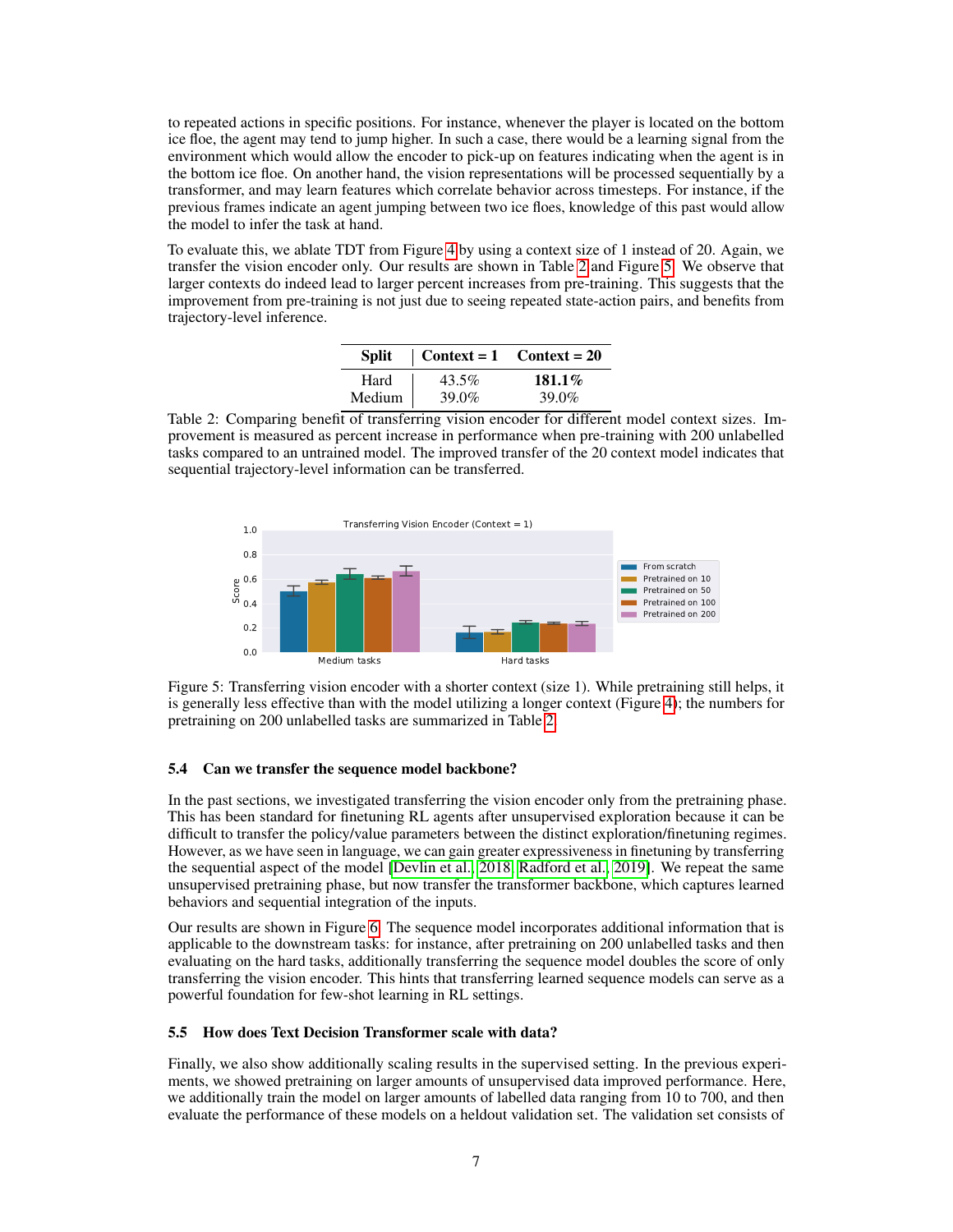<span id="page-7-0"></span>

Figure 6: Transferring both the sequence model and the vision encoder after unsupervised pretraining. The sequence model captures additional information that improves performance compared to only transferring the vision encoder.

<span id="page-7-1"></span>new trajectories and some new task statements not in the training data. The validation loss of the model is shown in Figure [7.](#page-7-1) A low validation loss indicates that the model is more likely to predict the correct action, and hence more likely to achieve higher success rates in the environment.



Figure 7: Validation loss scaling in the supervised setting based on number of labelled training trajectories. The relationship between loss and data is approximately linear on a log-log plot.

## 5.6 Qualitative examples

See Figure [8](#page-7-2) for an example rollout with the task "jump between the second and third ice floes". The agent can be seen jumping between the two aforementioned ice floes.

## 6 Related Work

Language-conditioned IL/RL. BabyAI [\[Chevalier-Boisvert et al., 2019\]](#page-9-10) also proposes a benchmark for evaluating language learning on a griworld task. While BabyAI includes a combinatorially diverse set of tasks using language, the tasks are procedurally generated and thus somewhat less "natural", so the tasks and example trajectories are not as diverse. We propose a more open-ended approach, where the dataset consists of human-generated tasks with no enforced structure of the text, in hopes of training more realistic and capable models. We also use an environment more reliant on skill acquisition, as the model must be able to string together complex action sequences to

<span id="page-7-2"></span>

Figure 8: Key frames from a generated agent rollout corresponding to task "jump between the second and third ice floes". States represent a summary of the behavior; see Appendix for longer trajectory.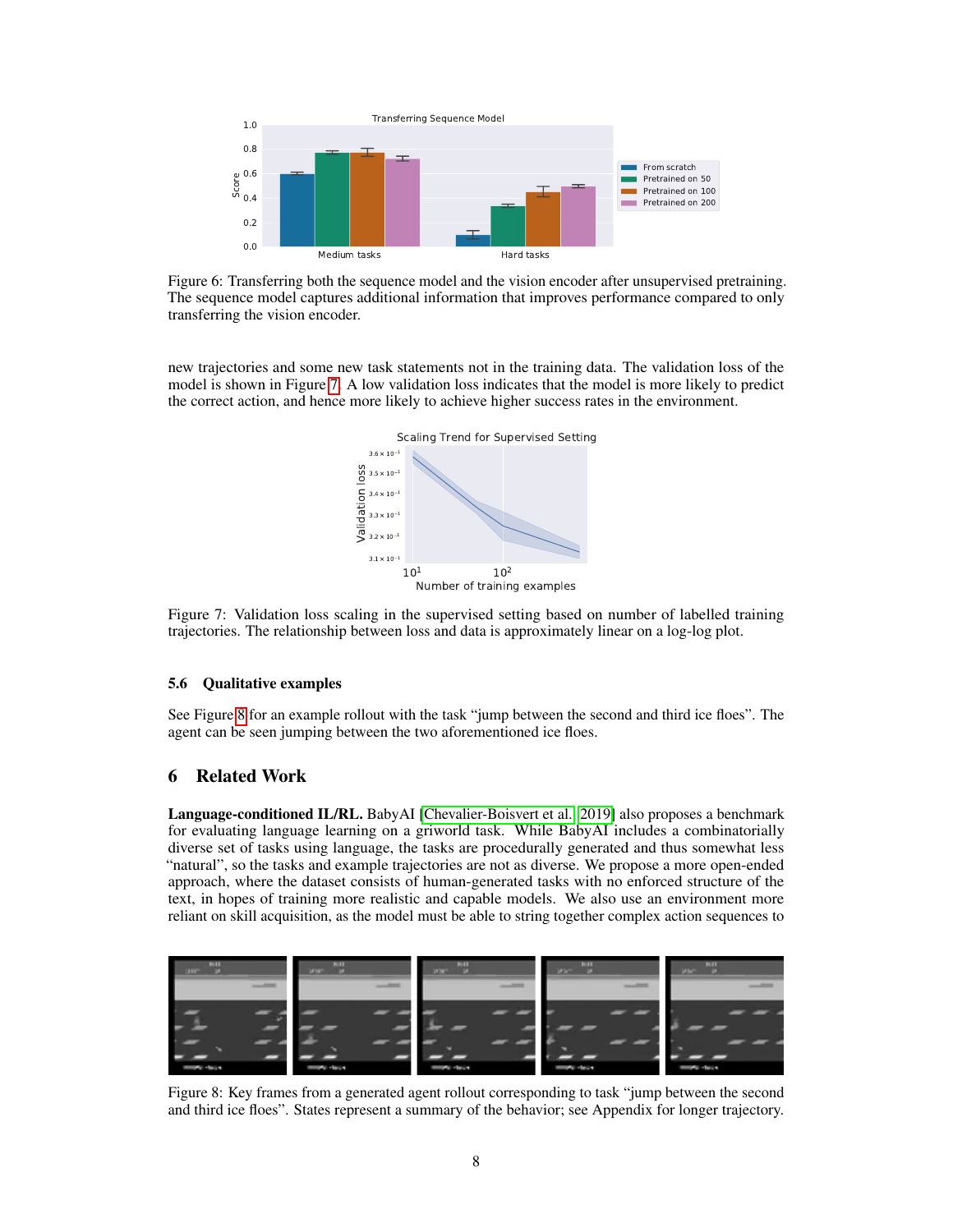reach high success rates. CLIPort [\[Shridhar et al., 2021\]](#page-9-11) studies language for robotic tasks, using CLIP [\[Radford et al., 2021\]](#page-9-12) to transfer supervision from pure language to images, complementary to our investigation of transferring supervision from pure trajectories to language. Additionally, both BabyAI and CLIPort, like many other works [\[Chaplot et al., 2018,](#page-9-13) [Stepputtis et al., 2020,](#page-9-14) [Abramson](#page-9-15) [et al., 2020,](#page-9-15) [Nair et al., 2021\]](#page-9-16), use a multi-stream approach, embedding different inputs/modalities with separate models, in contrast to our single-stream approach which simply extends Decision Transformer [\[Chen et al., 2021\]](#page-9-1). Our environment differs from CLIPort in that it does not require advanced attention mechanisms to be successful. Indeed, the Atari interface allows for impressive performance even with CNNs and MLPs. Another environment addressing language-conditioned imitation is ALFRED [\[Shridhar et al., 2020\]](#page-10-0). Unlike ours, this environment provides an overarching task, along with step-by-step instructions to perform the task. Additionally, the time horizon in ALFRED is smaller than in our work (some missions take thousands of steps). Our dataset contains more image-action pairs, and focuses on longer-horizon tasks, but in a simpler environment without sub-tasks. In comparison to other works such as R2R [\[Anderson et al., 2018\]](#page-10-1) and Touchdown [\[Chen](#page-10-2) [et al., 2020\]](#page-10-2), our work requires less visual feature engineering due to the simpler input, but retains complex language and allows for longer time horizon missions.

Transformers. Our approach to modeling trajectories follows [Chen et al.](#page-9-1) [\[2021\]](#page-9-1) and [Janner et al.](#page-9-2) [\[2021\]](#page-9-2), except we condition on behaviors by conditioning on language tokens rather than target returns, which can yield a more diverse set of trajectories. These approaches use sequence modeling, rather than TD learning as other RL transformers works have [\[Parisotto et al., 2020,](#page-10-3) [Ritter et al.,](#page-10-4) [2020\]](#page-10-4), which may be simpler and more stable. Transformers have also been more broadly applied to multimodal tasks, such as vision and text [\[Lu et al., 2019,](#page-10-5) [Radford et al., 2021\]](#page-9-12). Like the above discussion, most multimodal approaches use separate models for different models for different modalities, e.g. CLIP [\[Radford et al., 2021\]](#page-9-12) learns separate models to embed text and images into a similar representation space. Our approach is akin to DALL-E [\[Ramesh et al., 2021\]](#page-10-6), which uses a single-stream approach to model text and images, where we replaces images with trajectories, and do not predict the text. Prompt tuning [\[Lester et al., 2021,](#page-10-7) [Li and Liang, 2021\]](#page-10-8) has the potential to turn a single-modality model into a multimodal one with minimal finetuning [\[Lu et al., 2021,](#page-10-9) [Tsimpoukelli](#page-10-10) [et al., 2021\]](#page-10-10), and would be interesting future work. We showcase positive results from the ability to transfer sequential behavior from unlabeled pretraining, which parallels trends seen in unsupervised language pretraining [\[Devlin et al., 2018\]](#page-9-3).

# 7 Conclusion

We developed a new benchmark, Text-Conditioned Frostbite, and released a corresponding dataset, with the aim of accelerating progress in the development of RL agents which capably utilize language. We also proposed Text Decision Transformer, a multimodal architecture operating over text, state, and action tokens. We showed results showing that unsupervised pretraining can improve downstream few-shot learning, both when transferring the vision encoder and the sequence backbone. We released code and the dataset used, and hope future work will continue exploring approaches for effective few-shot learning in language and RL settings.

# 8 Acknowledgements

This research was supported by the Bakar Foundation and the BAIR Industry Consortium. We would like to thank Aravind Srinivas for his valuable advice and insightful discussions.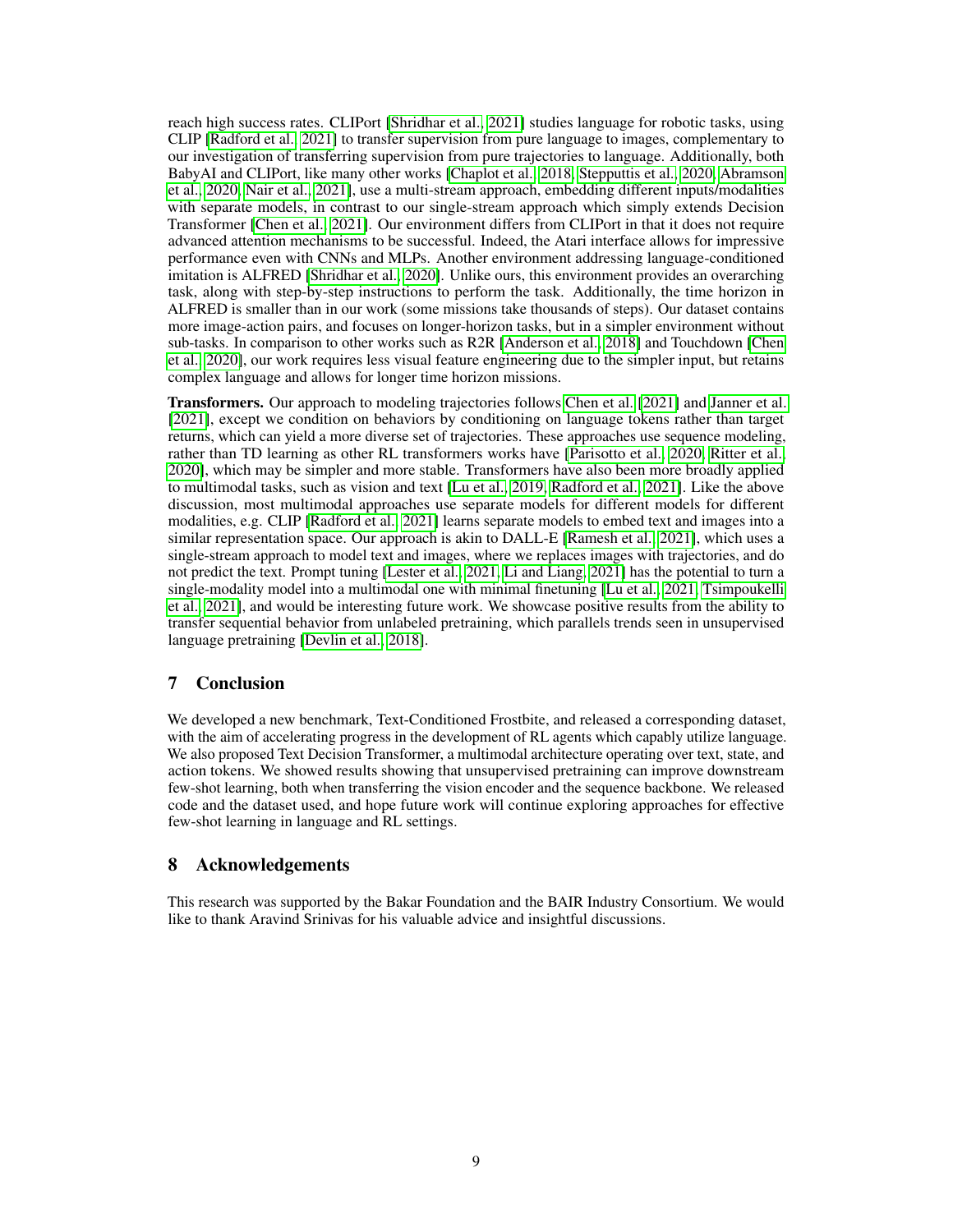# **References**

- <span id="page-9-0"></span>Sergey Levine, Aviral Kumar, George Tucker, and Justin Fu. Offline reinforcement learning: Tutorial, review, and perspectives on open problems. *arXiv preprint arXiv:2005.01643*, 2020.
- <span id="page-9-1"></span>Lili Chen, Kevin Lu, Aravind Rajeswaran, Kimin Lee, Aditya Grover, Michael Laskin, Pieter Abbeel, Aravind Srinivas, and Igor Mordatch. Decision transformer: Reinforcement learning via sequence modeling. *arXiv preprint arXiv:2106.01345*, 2021.
- <span id="page-9-2"></span>Michael Janner, Qiyang Li, and Sergey Levine. Reinforcement learning as one big sequence modeling problem. *arXiv preprint arXiv:2106.02039*, 2021.
- <span id="page-9-3"></span>Jacob Devlin, Ming-Wei Chang, Kenton Lee, and Kristina Toutanova. Bert: Pre-training of deep bidirectional transformers for language understanding. *arXiv preprint arXiv:1810.04805*, 2018.
- <span id="page-9-4"></span>Alec Radford, Jeffrey Wu, Rewon Child, David Luan, Dario Amodei, Ilya Sutskever, et al. Language models are unsupervised multitask learners. *OpenAI blog*, 1(8):9, 2019.
- <span id="page-9-5"></span>Jeffrey Pennington, Richard Socher, and Christopher D Manning. Glove: Global vectors for word representation. In *Proceedings of the 2014 conference on empirical methods in natural language processing (EMNLP)*, pages 1532–1543, 2014.
- <span id="page-9-6"></span>Ashish Vaswani, Noam Shazeer, Niki Parmar, Jakob Uszkoreit, Llion Jones, Aidan N Gomez, Łukasz Kaiser, and Illia Polosukhin. Attention is all you need. In *Advances in neural information processing systems*, pages 5998–6008, 2017.
- <span id="page-9-7"></span>Denis Yarats, Rob Fergus, Alessandro Lazaric, and Lerrel Pinto. Reinforcement learning with prototypical representations. *arXiv preprint arXiv:2102.11271*, 2021.
- <span id="page-9-8"></span>Marc G Bellemare, Yavar Naddaf, Joel Veness, and Michael Bowling. The arcade learning environment: An evaluation platform for general agents. *Journal of Artificial Intelligence Research*, 47: 253–279, 2013.
- <span id="page-9-9"></span>Brenden M. Lake, Tomer D. Ullman, Joshua B. Tenenbaum, and Samuel J. Gershman. Building machines that learn and think like people. *Behavioral and Brain Sciences*, 40:e253, 2017. doi: 10.1017/S0140525X16001837.
- <span id="page-9-10"></span>Maxime Chevalier-Boisvert, Dzmitry Bahdanau, Salem Lahlou, Lucas Willems, Chitwan Saharia, Thien Huu Nguyen, and Yoshua Bengio. Babyai: A platform to study the sample efficiency of grounded language learning, 2019.
- <span id="page-9-11"></span>Mohit Shridhar, Lucas Manuelli, and Dieter Fox. CLIPort: What and where pathways for robotic manipulation. In *5th Annual Conference on Robot Learning*, 2021. URL [https://openreview.](https://openreview.net/forum?id=9uFiX_HRsIL) [net/forum?id=9uFiX\\_HRsIL](https://openreview.net/forum?id=9uFiX_HRsIL).
- <span id="page-9-12"></span>Alec Radford, Jong Wook Kim, Chris Hallacy, Aditya Ramesh, Gabriel Goh, Sandhini Agarwal, Girish Sastry, Amanda Askell, Pamela Mishkin, Jack Clark, et al. Learning transferable visual models from natural language supervision. *arXiv preprint arXiv:2103.00020*, 2021.
- <span id="page-9-13"></span>Devendra Singh Chaplot, Kanthashree Mysore Sathyendra, Rama Kumar Pasumarthi, Dheeraj Rajagopal, and Ruslan Salakhutdinov. Gated-attention architectures for task-oriented language grounding. In *Thirty-Second AAAI Conference on Artificial Intelligence*, 2018.
- <span id="page-9-14"></span>Simon Stepputtis, Joseph Campbell, Mariano Phielipp, Stefan Lee, Chitta Baral, and Heni Ben Amor. Language-conditioned imitation learning for robot manipulation tasks. *arXiv preprint arXiv:2010.12083*, 2020.
- <span id="page-9-15"></span>Josh Abramson, Arun Ahuja, Iain Barr, Arthur Brussee, Federico Carnevale, Mary Cassin, Rachita Chhaparia, Stephen Clark, Bogdan Damoc, Andrew Dudzik, et al. Imitating interactive intelligence. *arXiv preprint arXiv:2012.05672*, 2020.
- <span id="page-9-16"></span>Suraj Nair, Eric Mitchell, Kevin Chen, Brian Ichter, Silvio Savarese, and Chelsea Finn. Learning language-conditioned robot behavior from offline data and crowd-sourced annotation. *arXiv preprint arXiv:2109.01115*, 2021.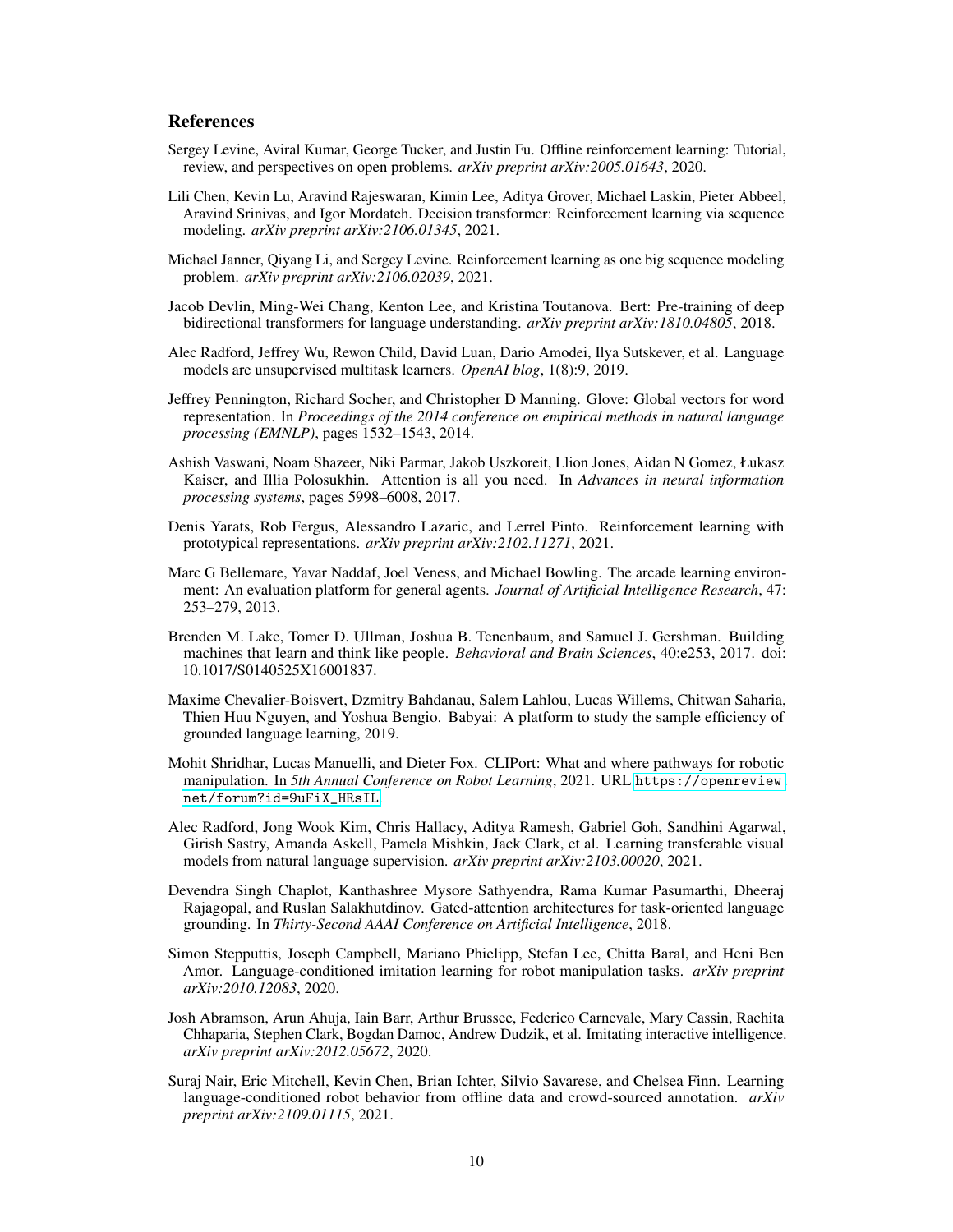- <span id="page-10-0"></span>Mohit Shridhar, Jesse Thomason, Daniel Gordon, Yonatan Bisk, Winson Han, Roozbeh Mottaghi, Luke Zettlemoyer, and Dieter Fox. Alfred: A benchmark for interpreting grounded instructions for everyday tasks, 2020.
- <span id="page-10-1"></span>Peter Anderson, Qi Wu, Damien Teney, Jake Bruce, Mark Johnson, Niko Sünderhauf, Ian Reid, Stephen Gould, and Anton van den Hengel. Vision-and-language navigation: Interpreting visuallygrounded navigation instructions in real environments. In *Proceedings of the IEEE Conference on Computer Vision and Pattern Recognition (CVPR)*, 2018.
- <span id="page-10-2"></span>Howard Chen, Alane Suhr, Dipendra Misra, Noah Snavely, and Yoav Artzi. Touchdown: Natural language navigation and spatial reasoning in visual street environments, 2020.
- <span id="page-10-3"></span>Emilio Parisotto, Francis Song, Jack Rae, Razvan Pascanu, Caglar Gulcehre, Siddhant Jayakumar, Max Jaderberg, Raphael Lopez Kaufman, Aidan Clark, Seb Noury, et al. Stabilizing transformers for reinforcement learning. In *International Conference on Machine Learning*, pages 7487–7498. PMLR, 2020.
- <span id="page-10-4"></span>Sam Ritter, Ryan Faulkner, Laurent Sartran, Adam Santoro, Matt Botvinick, and David Raposo. Rapid task-solving in novel environments. *arXiv preprint arXiv:2006.03662*, 2020.
- <span id="page-10-5"></span>Jiasen Lu, Dhruv Batra, Devi Parikh, and Stefan Lee. Vilbert: Pretraining task-agnostic visiolinguistic representations for vision-and-language tasks. *arXiv preprint arXiv:1908.02265*, 2019.
- <span id="page-10-6"></span>Aditya Ramesh, Mikhail Pavlov, Gabriel Goh, Scott Gray, Chelsea Voss, Alec Radford, Mark Chen, and Ilya Sutskever. Zero-shot text-to-image generation. *arXiv preprint arXiv:2102.12092*, 2021.
- <span id="page-10-7"></span>Brian Lester, Rami Al-Rfou, and Noah Constant. The power of scale for parameter-efficient prompt tuning. *arXiv preprint arXiv:2104.08691*, 2021.
- <span id="page-10-8"></span>Xiang Lisa Li and Percy Liang. Prefix-tuning: Optimizing continuous prompts for generation. *arXiv preprint arXiv:2101.00190*, 2021.
- <span id="page-10-9"></span>Kevin Lu, Aditya Grover, Pieter Abbeel, and Igor Mordatch. Pretrained transformers as universal computation engines. *arXiv preprint arXiv:2103.05247*, 2021.
- <span id="page-10-10"></span>Maria Tsimpoukelli, Jacob Menick, Serkan Cabi, SM Eslami, Oriol Vinyals, and Felix Hill. Multimodal few-shot learning with frozen language models. *arXiv preprint arXiv:2106.13884*, 2021.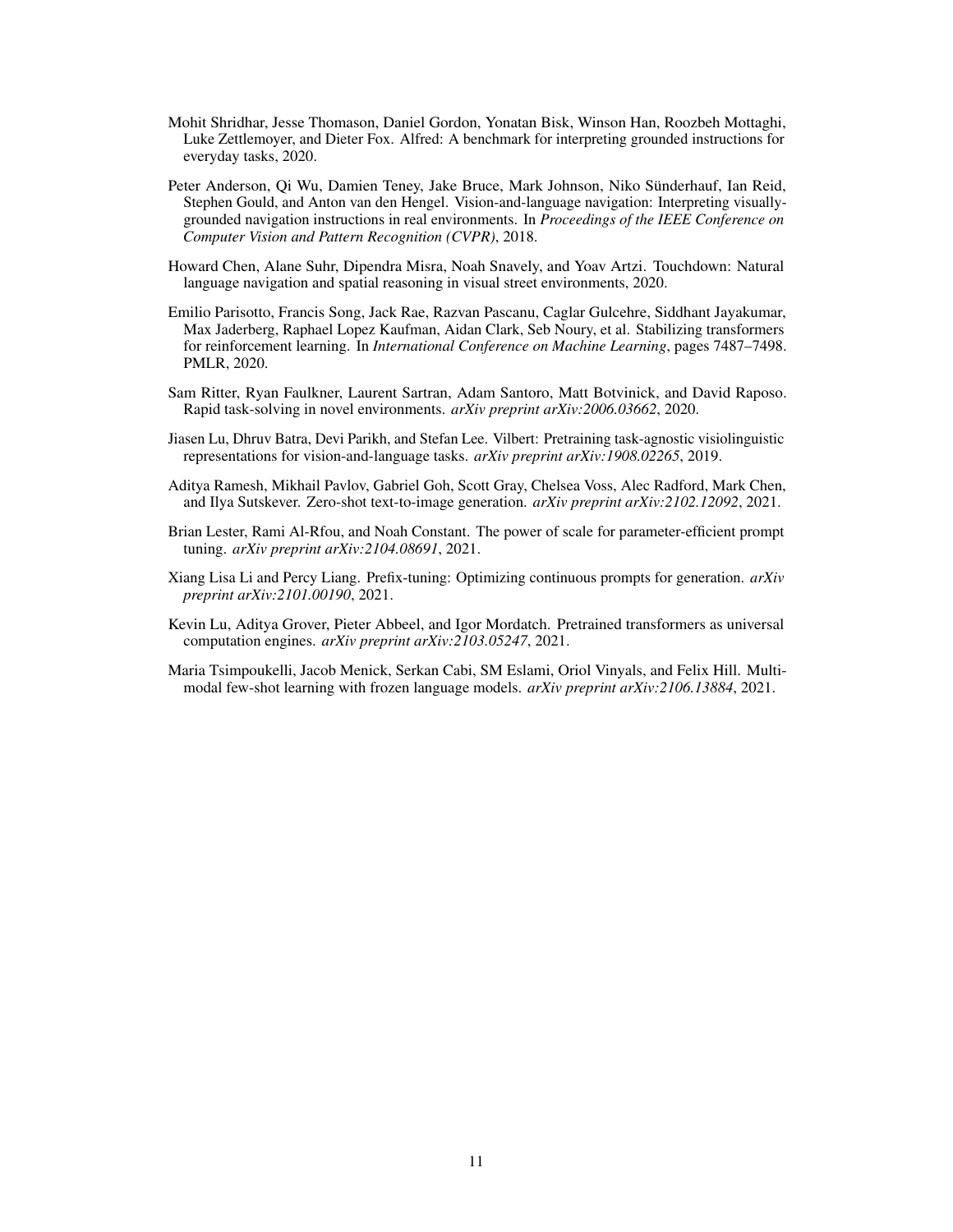<span id="page-11-0"></span>

| <b>Example Tasks</b>                         |                                            |                                              |  |  |  |
|----------------------------------------------|--------------------------------------------|----------------------------------------------|--|--|--|
| dont finish level 2                          | do not go below the first ice floe.        | hit birds                                    |  |  |  |
| minimize the time spent alive                | get to the third level                     | reach each level as fast as possible         |  |  |  |
| start playing once there are 30 seconds left | make sure to collect fish                  | dont enter the first igloo                   |  |  |  |
| jump via the second ice floe.                | complete the first igloo                   | hit a bird on the third level                |  |  |  |
| let the timer run out in every life          | run into the left border                   | fall in the water every life                 |  |  |  |
| do not pass the second ice floe              | dont move                                  | build the first 6 igloos                     |  |  |  |
| prioritize getting as many fish as possible  | dont enter the third igloo                 | only play on your first life                 |  |  |  |
| run to the left before starting              | dont die from crabs                        | start playing when there are 20 seconds left |  |  |  |
| build but dont enter the third igloo         | hit a bird before entering the first igloo | die from water 4 times                       |  |  |  |

Table 3: Example tasks in the Text-Conditioned Frostbite dataset. Some of these tasks are not included in evaluation so are not broken into easy, medium, and hard suites.

# A Experimental Details

In this section, detail performance on a task-by-task basis, and list the tasks which are used for the experiments.

## A.1 Task suites

In the easy task suite, the evaluation tasks are 'dont move', 'stay on the left side', 'try to stay on the right side', 'die on the first level', and 'get as close to 500 points as you can'. In the medium task suite, the evaluation tasks are 'jump back and forth between the second and third ice floes', 'get as close as you can to 1000 points', 'spend as much time as possible on the first ice floe',

## A.2 Baselines By Task

In this section, we include the performances of the baselines by task.



Figure 9: Performance vs. Baseline. Above we see the performance of the model relative to a concatenation-based MLP architecture on a per-task basis.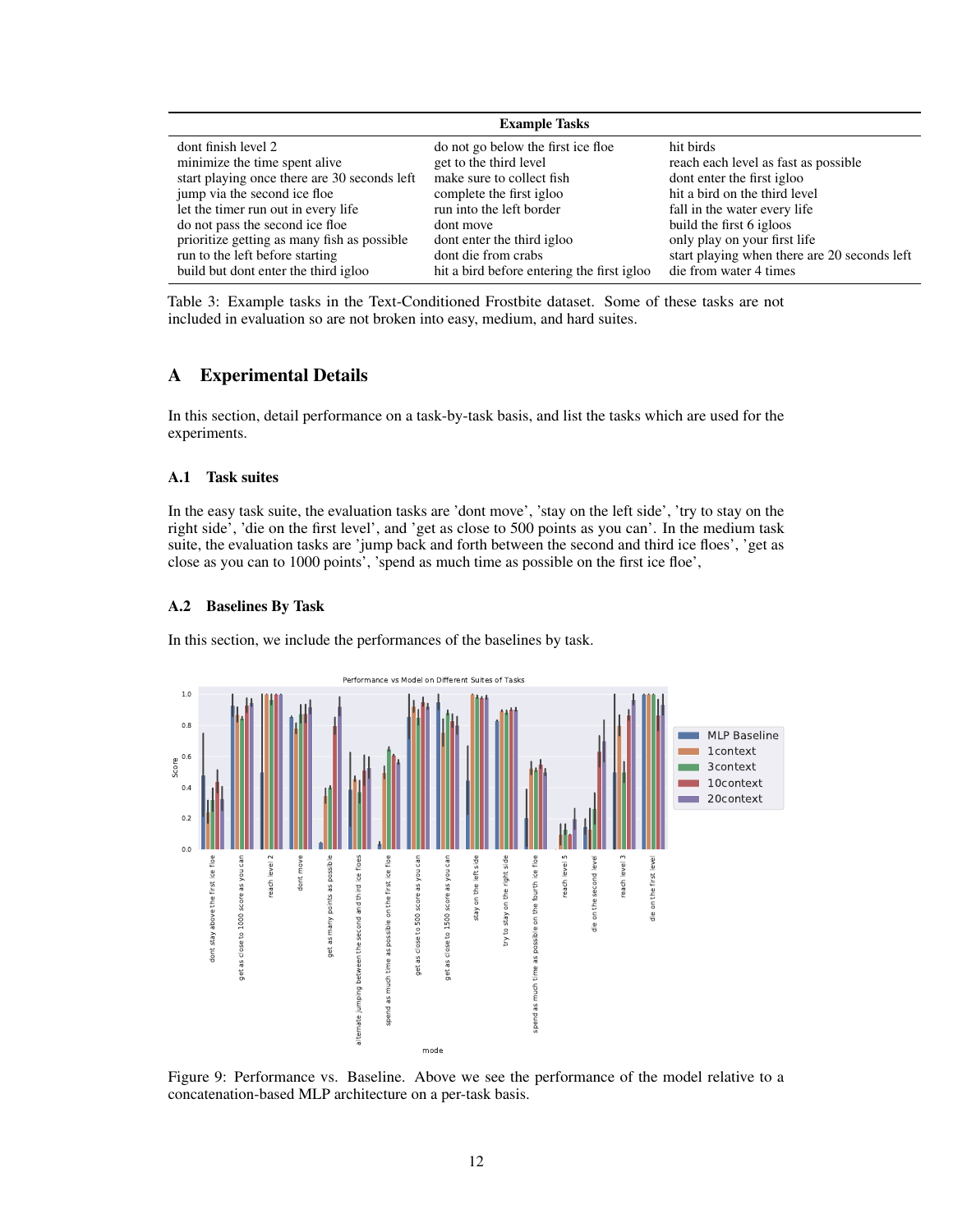<span id="page-12-0"></span>

|                                                              | $-44 - 11$<br>Į                                  | $-43^\circ$ $-11$<br><b>STATISTICS</b> | $-40^\circ$<br>ļ                     | <b>STATISTICS</b>                   | and a<br><b>STATISTICS</b>                | <b>STATISTICS</b>                            | and a<br><b>CONTRACTOR</b>                                | $3887 - 38$<br><b>STATISTICS</b>                                                                                                                                                                                                                              | promised the<br><b>STATE AND</b>      |
|--------------------------------------------------------------|--------------------------------------------------|----------------------------------------|--------------------------------------|-------------------------------------|-------------------------------------------|----------------------------------------------|-----------------------------------------------------------|---------------------------------------------------------------------------------------------------------------------------------------------------------------------------------------------------------------------------------------------------------------|---------------------------------------|
| and a                                                        | and all<br><b>The Asset</b>                      | $-45o = 36$                            | ar Mill<br><b>Service</b>            | <b>BILL</b><br><b>APRIL</b><br>$-$  | <b>ABY ABY</b><br>$-$                     | <b>ALL</b><br>and a                          | <b>TRIP</b><br>and the<br>-<br><b>CONTRACTOR</b>          | $\overline{m}$<br>$-145$<br><b>CONTRACTOR</b>                                                                                                                                                                                                                 | an <sup>hi</sup><br><b>CONTRACTOR</b> |
| <b>Service Service</b>                                       | $-20$<br>$-$<br><b>CONTRACT</b>                  | <b>Service Service</b>                 | $10 - 10$<br><b>STATISTICS</b>       | por pi<br>Į                         | war hit<br>$-$<br><b>CONTRACTOR</b>       | $1 - \frac{10}{2}$<br><b>Service Service</b> | $10^{10}$ $\frac{100}{10}$<br><b>STATISTICS</b>           | The Rig<br>į                                                                                                                                                                                                                                                  | <b>Tar Mill</b><br><b>STATISTICS</b>  |
| <b>Tary 19</b><br>--<br><b>STATISTICS</b>                    | <b>The Rift</b><br>$-$<br>-<br><b>STATISTICS</b> | $-1$<br><b>CONTRACTOR</b>              | $-400 - 1$<br>_<br><b>CONTRACTOR</b> | $-412 - 1$<br><b>CONTRACTOR</b>     | <b>THE R. P.</b><br>╾<br><b>STATE AND</b> | and it<br><b>STATE AND</b>                   | <b>STATE IN CASE</b><br><b>Barnet</b><br><b>STATE AND</b> | <b>STEP 10</b><br><b>Service Street</b>                                                                                                                                                                                                                       | $111 - 1$<br><b>STATE AND</b>         |
| $200 - \frac{100}{3}$<br><b>Service</b><br><b>CONTRACTOR</b> | $200 - \frac{1}{20}$<br>Ē<br><b>CONTRACTOR</b>   | <b>When II</b>                         | <b>DAY TO BE</b><br><b>Bank</b>      | part 11<br>$\overline{\phantom{a}}$ | page 1<br>ـــ                             | and Mar<br><b>STATISTICS</b>                 | $10^{10}$ $\frac{10^{10}}{1}$<br>ـــ<br><b>STATISTICS</b> | <b>The Contract of the Contract of the Contract of the Contract of the Contract of the Contract of the Contract of the Contract of the Contract of the Contract of the Contract of the Contract of the Contract of the Contract </b><br>-<br><b>STATE AND</b> | <b>The T</b><br><b>STATE AND</b>      |

Figure 10: Select frames from a generated agent rollout corresponding to mission "jump between the second and third ice floes". States are sampled from every 50 frames, and visualized left to right, top to bottom. Note that many jumps are still lost by subsampling.

# A.3 Full Trajectory Visualization

Please see figure [10](#page-12-0) for a more complete sequence of a generated trajectory.

# A.4 Hyperparameters for Baseline Text DT

<span id="page-12-1"></span>In this section, we share the hyperparameters we used for the baseline plots with the Text Decision Transformer. Please see table [4](#page-12-1)

| <b>Hyperparameter</b>     | Value                                |
|---------------------------|--------------------------------------|
| Number of layers          | 6                                    |
| Number of attention heads | 8                                    |
| Embedding dimension       | 128                                  |
| Batch size                | 128                                  |
| Context length $K$        | 20                                   |
| Text context length       | 20                                   |
| Nonlinearity              | ReLU, encoder                        |
|                           | GeLU, otherwise                      |
| Encoder channels          | 32, 64, 64                           |
| Encoder filter sizes      | $8 \times 8, 4 \times 4, 3 \times 3$ |
| Encoder strides           | 4, 2, 1                              |
| Max epochs                | 10                                   |
| Dropout                   | 0.1                                  |
| Learning rate             | $1 * 10^{-4}$                        |
| Adam betas                | (0.9, 0.95)                          |
| Grad norm clip            | 1.0                                  |
| Weight decay              | 0.1                                  |

Table 4: Hyperparameters of TDT for Frostbite experiments.